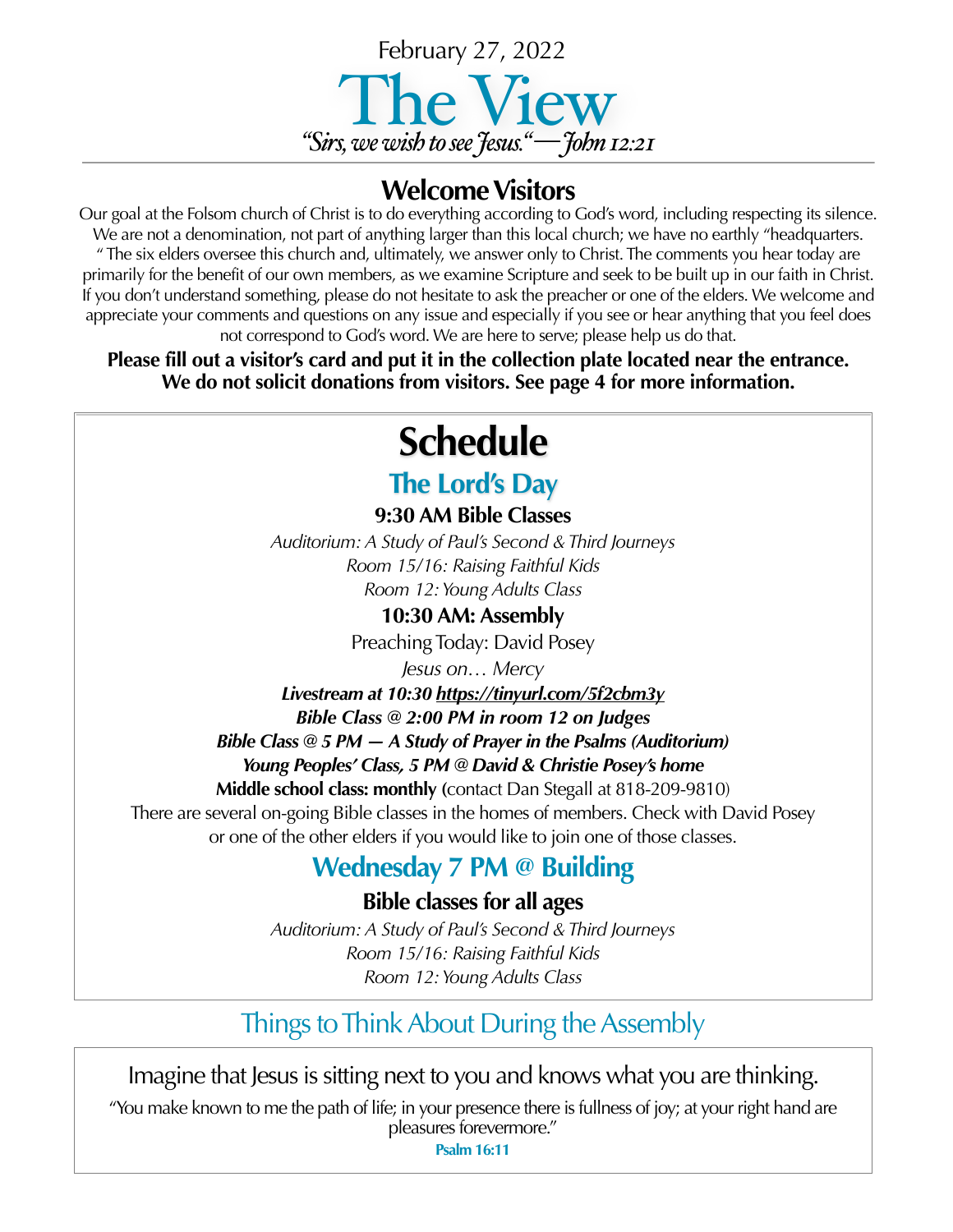### War By David Posey

s I write this on Saturday, Russian soldiers are in Kyiv, the capital city of Ukraine, an independent, sovereign nation. The Russians have no business being there. They are there because Russia's leader, Vladimir Putin, is an evil human being whose lust for power and a kind of sick "glory" is costing the lives of many Ukrainian men, women and children, as well as the men in the Russian army. Today, the Ukrainians are heroically defending their nation. Our prayers are with the people in Ukraine and, especially, our Christian brothers and sisters there and in Russia.

War is always the result the result of sin on the part of someone in the world who has the power to wage it. Warmongers are motivated by greed, hate and bloodlust. Paul in Romans 3:13-18 puts it this way:

"Their throat is an open grave; "The venom of asps is under their lips." "Their mouth is full of curses and bitterness." "Their feet are swift to shed blood; in their paths are ruin and misery, and the way of peace they have not known." "There is no fear of God before their eyes."

I lived all of my younger years under the cloud of war in the 1950s and 1960s. They

called it the "cold war" because no bullets were flying but there was constant talk of World War III and of an impending nuclear holocaust. Commercials on TV capitalized on the fear of war; ads for bomb shelters and how to survive a nuclear attack were common. We didn't have fire drills in school, we had "nuclear blast" drills

On November 18, 1956, Soviet First Secretary Nikita Khrushchev said, "We will bury you!" while addressing Western ambassadors at a reception at the Polish embassy in Moscow on. Later, some said this was a mistranslation of his words, but that didn't matter. *"We will bury you!"* was what we and the rest of the world heard, and I thought I could hear the doomsday clock ticking.

Meanwhile, my mom just kept repeating, *"Jesus said there will be wars and rumors of wars…"* I learned much later that Jesus said that in reference to the destruction of Jerusalem that would occur in AD 70. He was telling the Jews that there will be talk of war and, in some places, actual war, but that didn't mean that "the end" (Jerusalem's destruction) was imminent. He went on to provide some additional signs and instructions for his disciples o follow for when the time *did* come years later (see Matthew 24; Mark 13; Luke 21).

So, my mom quoted the verse out of context. But while Jesus had a specific reference in mind, he began his discourse with this universal principle: at any time in history, there are wars and rumors of wars. And, in fact, none of my life has been lived without a war or rumor of a war going on somewhere: Korea, Vietnam, Iraq, Afghanistan were all wars that the United States was directly involved in. There were, of

> course, many other smaller wars taking place in various parts of the world.

This attack on Ukraine may be the first"live" war some of you have witnessed. Others will remember when, in 1990, it was announced that the US was going to attack Baghdad. So, Christie and I and Angie and Dave and Carly all sat down in front of the TV at 6 PM, tuned to CNN and watched the beginning of the war on Iraq called "Desert Storm." Ironically,

Trey, Angie's future husband-to-be, was a tank driver in that war. Watching this was strange. We had seen "film at  $11$ " before but never the actual beginning of the war, live and in color. The war in Vietnam was the first war that had nightly updates on the 6 and 11 O'clock news hours, but this was different. This war against Ukraine is unique in that it is the first "smart phone camera war"— phone photos and videos are popping up all over social media.

#### How this is affecting our children?

For Gen Z (the generation that was born between 1997-2012), there is concern. How do we know? TikTok, of course. As of Friday, #worldwar3 has *780 million views* on TikTok. This is Gen Z's way of expressing fear and confusion. But that's not all. They are also concerned about the possibility of being drafted.

*Continued on page 3*

Ecclesiastes 9:18 says it well: *"Wisdom is better than weapons of war, but one sinner destroys much good."* We're seeing that play out on the world stage as we speak. America's involvement in war may be motivated by many things, some honorable, some, perhaps, not so honorable. In any case, it's a reality all must live with. As Solomon says, *"…a time for war, and a time for peace"* (Ecclesiastes 3:8)

which consisted of us quickly getting under our desks (as if that would work). I lived in Vallejo at the time, home of Mare Island, where nuclear submarines were built. I overheard someone say that Soviet missiles were aimed first at Washington, D. C. and second at Vallejo California. At age 12 to 13, I was just old enough to understand something about the gravity of the situation, though I didn't say much.

I was afraid, but my dad didn't seem moved at all. He had served in Europe in WWII 10-12 years before, so a "cold" war was not as big a deal to him. My mother, however, picked up on my fear and came up with a mantra that helped me cope. She would say — after a bomb shelter commercial or a dire news report — "you know, Jesus said *there will always be wars and rumors of wars…"* She quoted her truncated version of Mark 13:7 repeatedly, especially when the cold war began to heat up.